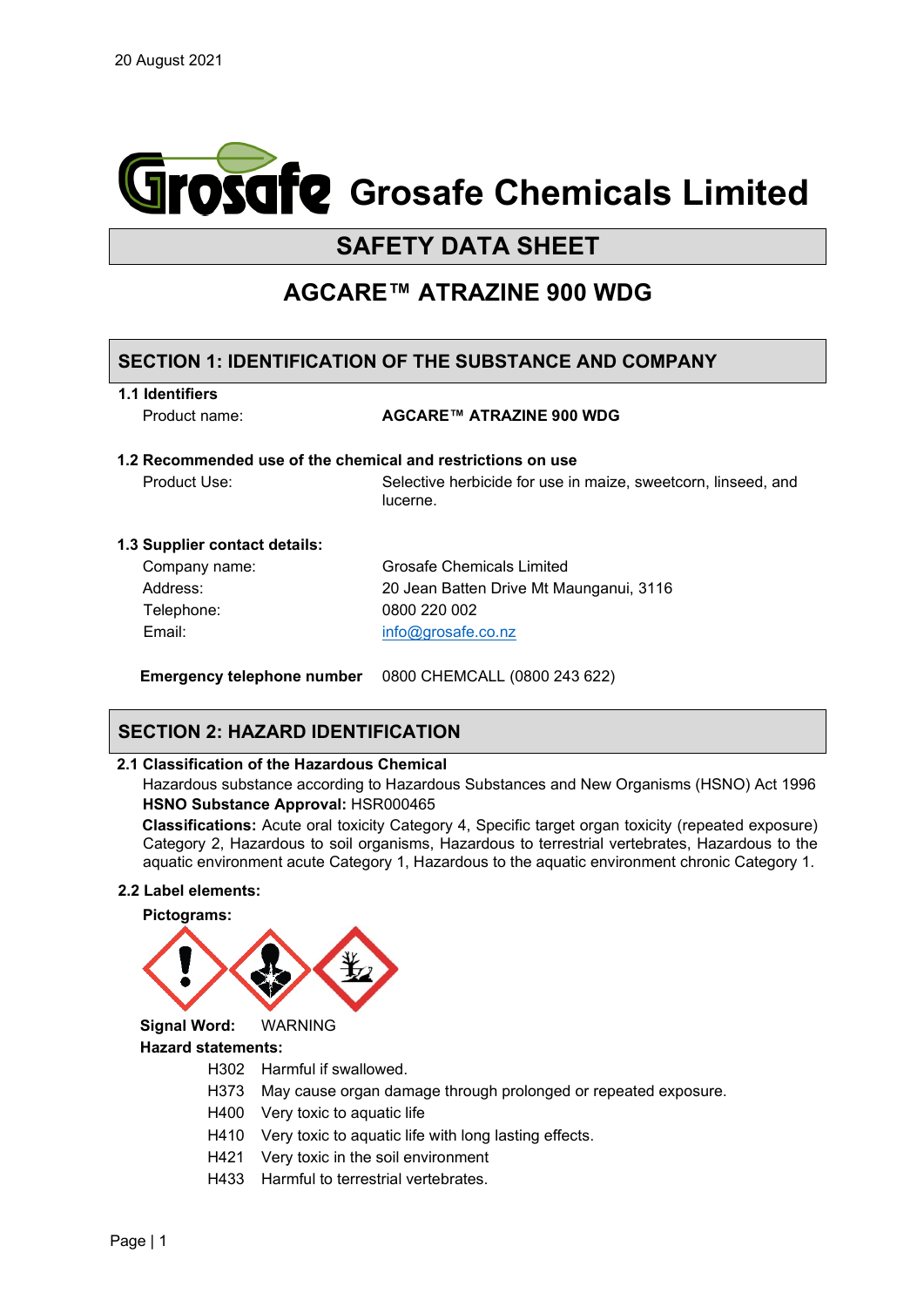### **Precautionary statements:**

### *Prevention*

- P102 Keep out of reach of children.
- P103 Read label before use.
- P264 Wash hands and any exposed skin thoroughly after handling.
- P270 Do not eat, drink or smoke when using this product.
- P273 Avoid release to the environment.

### *Response*

- P101 If medical advice is needed, have product container or label at hand.
- P301 + P312 IF SWALLOWED: Call a POISON CNETRE or doctor if you feel unwell. P330 Rinse mouth.
	- P314 Call a POISON CENTRE or doctor if you feel unwell.
	- P391 Collect spillage.

-

### *Storage*

### *Disposal*

P501 Dispose of contents/container in accordance with local regulations.

### **SECTION 3: COMPOSITION/INFORMATION ON INGREDIENTS**

| Ingredients       | <b>CAS</b>          | <b>Proportion</b><br>$%$ w/w |
|-------------------|---------------------|------------------------------|
| Atrazine          | 1912-24-9           | 90                           |
| Other Ingredients | <b>Trade Secret</b> | <b>Balance</b>               |

This is a commercial product whose exact ratio of components may vary slightly.

# **SECTION 4: FIRST AID MEASURES**

### **4.1 Description of first aid measures**

### **General Information:**

For advice call the National Poison Centre, telephone 0800 POISON [0800 764 766] for advice. Have label or Safety Data Sheet at hand

**Ingestion:** If swallowed, do NOT induce vomiting. Rinse mouth with water. Get medical advice if you feel unwell.

**Skin Contact:** Remove contaminated clothing and wash affected area with soap and water. If irritation persists then get medical advice.

**Eye Contact:** Rinse cautiously with water for several minutes. Remove contact lenses, if present and easy to do. Continue rinsing. If irritation persists then get medical attention.

**Inhalation:** Remove person to fresh air and keep at rest in a position comfortable for breathing. Call a Poison Centre or doctor for advice if person feels unwell.

# **4.2 Symptoms caused by exposure**

None specified.

### **4.3 Medical attention and special treatment**

Treat symptomatically.

### **SECTION 5: FIRE FIGHTING MEASURES**

### **5.1 Suitable extinguishing media**

Dry chemical, water spray (fog), foam or carbon dioxide.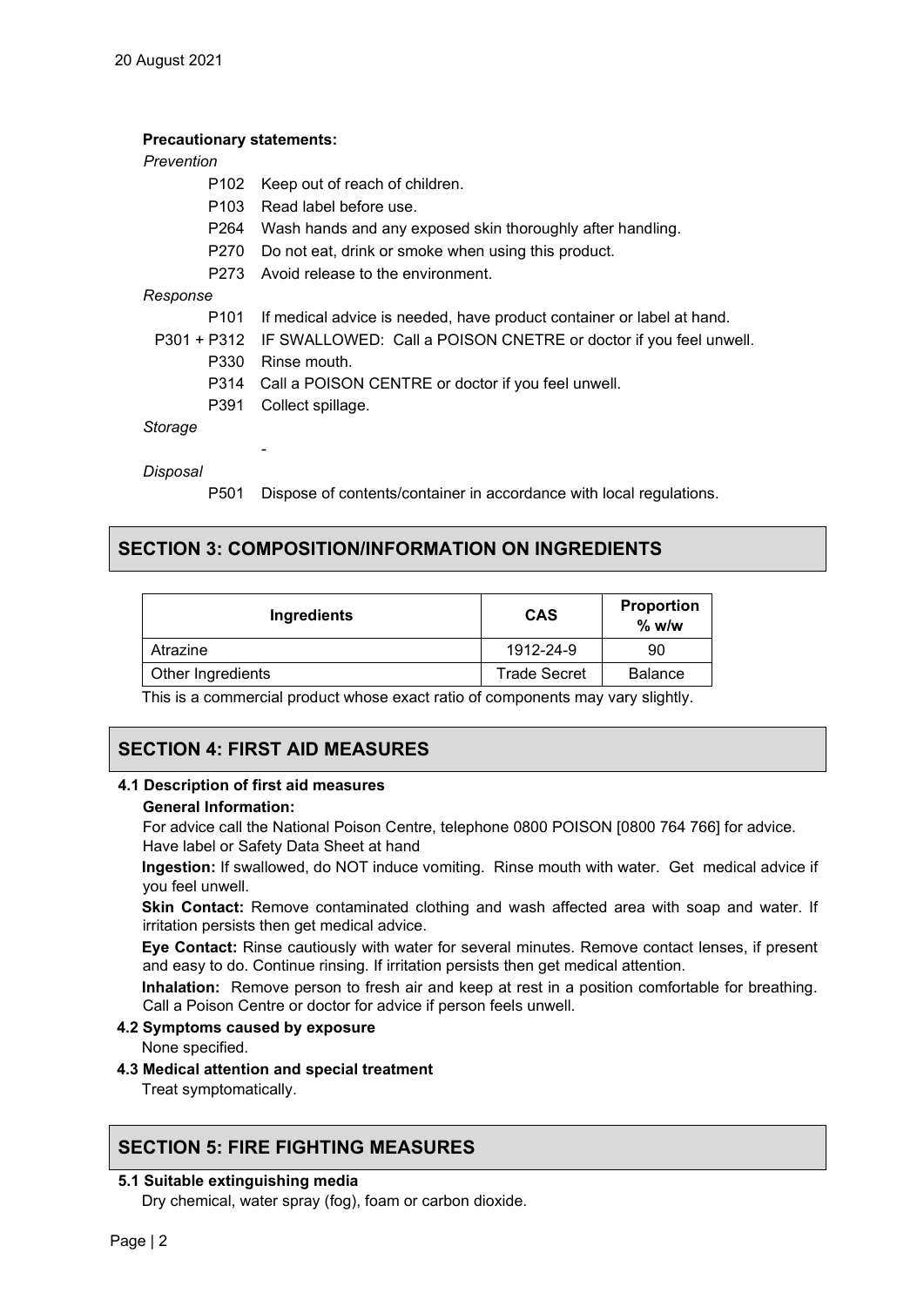### **5.2 Specific hazards arising from the chemical**

Smoke and toxic/harmful fumes.

### **5.3 Special protective equipment and precautions for fire fighters**

Wear full personal protective equipment including with self-contained breathing apparatus (SCBA). Contain run-off to prevent run-off to sewers and waterways.

## **SECTION 6: ACCIDENTAL RELEASE MEASURES**

#### **6.1 Personal precautions, protective equipment and emergency procedures**

In the event of an accidental spill, wear full protective clothing including respiratory, eye and face protection. Wash contaminated personal protective equipment and clothing, and dry before reuse.

### **6.2 Environmental precautions**

Prevent spillage from entering drains or waterways. If contamination of drains, streams, watercourses, occurs or is unavoidable, contact the local water authority.

#### **6.3 Methods and materials for containment and cleaning up**

Contain spilled material, recover into labelled drums that can be sealed for safe disposal. If spray mixture is spilled, recover liquid or absorb with inert material e.g. vermiculite, soil and collect in drums. Deal with all spillages immediately.

# **SECTION 7: HANDLING AND STORAGE**

#### **7.1 Precautions for safe handling**

Read the label before use. Use only outdoors or in well-ventilated environment. Avoid contact with skin and eyes. Avoid inhalation of spray mists. Wear coat/trouser (overalls), boots, waterproof hat, respirator, gloves and eye protection when handling product. Wash hands and exposed skin after handling. Do not eat, drink or smoke when using. Contaminated work clothing should not leave the work place. Do not use spray equipment contaminated with this product for any other purpose unless first thoroughly cleaned with a suitable cleaning detergent.

### **7.2 Conditions for safe storage**

Store locked up in the closed original packaging out of reach of children and in a dry, cool, wellventilated area. Keep away from food, drink and animals feeding stuffs.

Storage must be in accordance with the current version of NZS 8409 Management of Agrichemicals. Stores containing 100 kg or more require secondary containment, signage and emergency response plans.

### **SECTION 8: EXPOSURE CONTROLS AND PERSONAL PROTECTION**

- **8.1 Control parameters – exposure standards, biological monitoring**  None specified.
- **8.2 Engineering controls**

Use outdoors to ensure adequate ventilation.

**8.3 Personal protective equipment (PPE)** 

The following Standards provide general advice regarding safety clothing and equipment: Respiratory equipment: **AS/NZS 1715**, Protective Gloves: **AS 2161**, Occupational Protective Clothing: **AS/NZS 4501**, Industrial Eye Protection: **AS1336** and **AS/NZS 1337**, Occupational Protective Footwear: **AS/NZS2210**.

**Eye/Face Protection:** Wear protective glasses or goggles when mixing or applying product. **Skin Protection:** Wear impervious gloves, coat, trousers, waterproof hat. Ensure all skin areas are covered.

**Respirator:** Where product is being sprayed and a mist could be produced a respirator should be worn. It should be fitted with a type G cartridge, suitable for agricultural chemicals.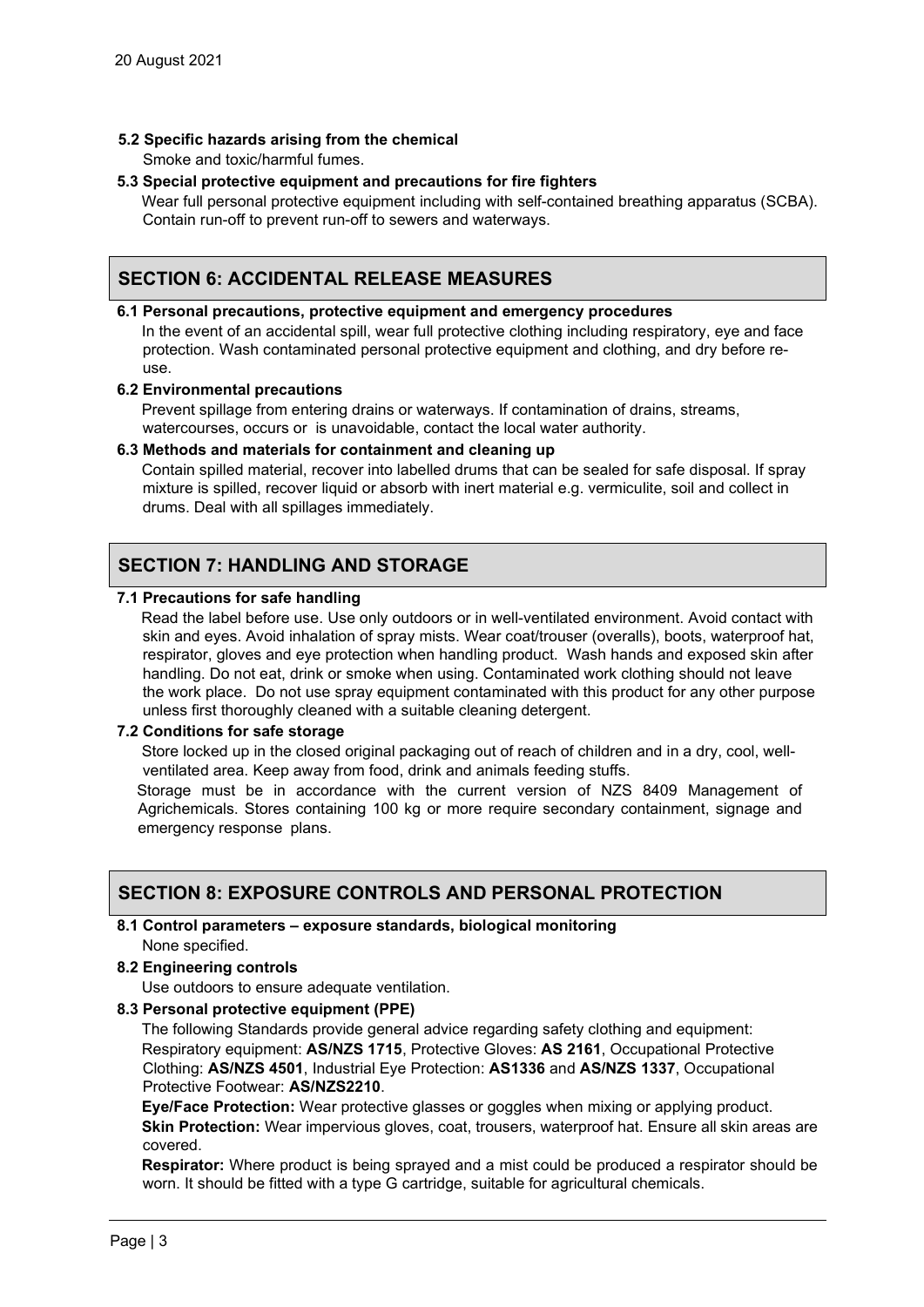# **SECTION 9: PHYSICAL AND CHEMICAL PROPERTIES**

| Appearance                    | White granules               |
|-------------------------------|------------------------------|
| Odour                         | Odourless                    |
| Odour threshold               | No data available            |
| рH                            | 6.0-9.0 $(1\%$ aq)           |
| <b>Melting/Freezing Point</b> | No data available            |
| Boiling Point /Range          | No data available            |
| Flash point                   | Not applicable               |
| Flammability (solid, gas)     | Not applicable               |
| Vapour Pressure               | No data available            |
| Vapour density                | No data available            |
| Specific density              | $\sim 0.9$ g/cm <sup>3</sup> |
| Solubility                    | Disperses in water           |
| Partition Co-efficient n-     | No data available            |
| octanol/water                 |                              |
| Auto-ignition temperature     | No data available            |
| Decomposition temperature     | No data available            |
| Viscosity                     | Not applicable               |
|                               |                              |

# **SECTION 10: STABILITY AND REACTIVITY**

#### **10.1 Reactivity**

Not available.

### **10.2 Chemical stability**

Store in the closed original container in a dry, cool, well-ventilated area and out of direct sunlight.

**10.3 Conditions to Avoid** 

Incompatible materials,

- **10.4 Incompatible materials and possible hazardous reactions**  Oxidising agents.
- **10.5 Hazardous decomposition products**

**Fire Decomposition:** Smoke and unspecified compounds.

**Polymerisation:** This product will not undergo polymerisation reactions.

## **SECTION 11: TOXICOLOGICAL INFORMATION**

### **11.1 Health hazard information**

The product is classified for health hazards according to an assessment of information on product.

# **11.2 Toxicological information**

| Acute toxicity:                       | Classified as toxic if ingested                                               |
|---------------------------------------|-------------------------------------------------------------------------------|
| Aspiration hazard:                    | Product is not classified with aspiration hazard warning.                     |
| Respiratory irritation:               | May be slightly irritating.                                                   |
| Skin corrosion/irritation:            | May cause mild skin irritation.                                               |
| Serious eye damage/irritation:        | Not classified for eye irritation.                                            |
| Respiratory or skin<br>sensitisation: | No classified for skin and respiratory sensitisation.                         |
| Germ cell mutagenicity:               | No ingredients in product identified as presumed or<br>suspected mutagens.    |
| Carcinogenicity:                      | No ingredients in product identified as presumed or<br>suspected carcinogens. |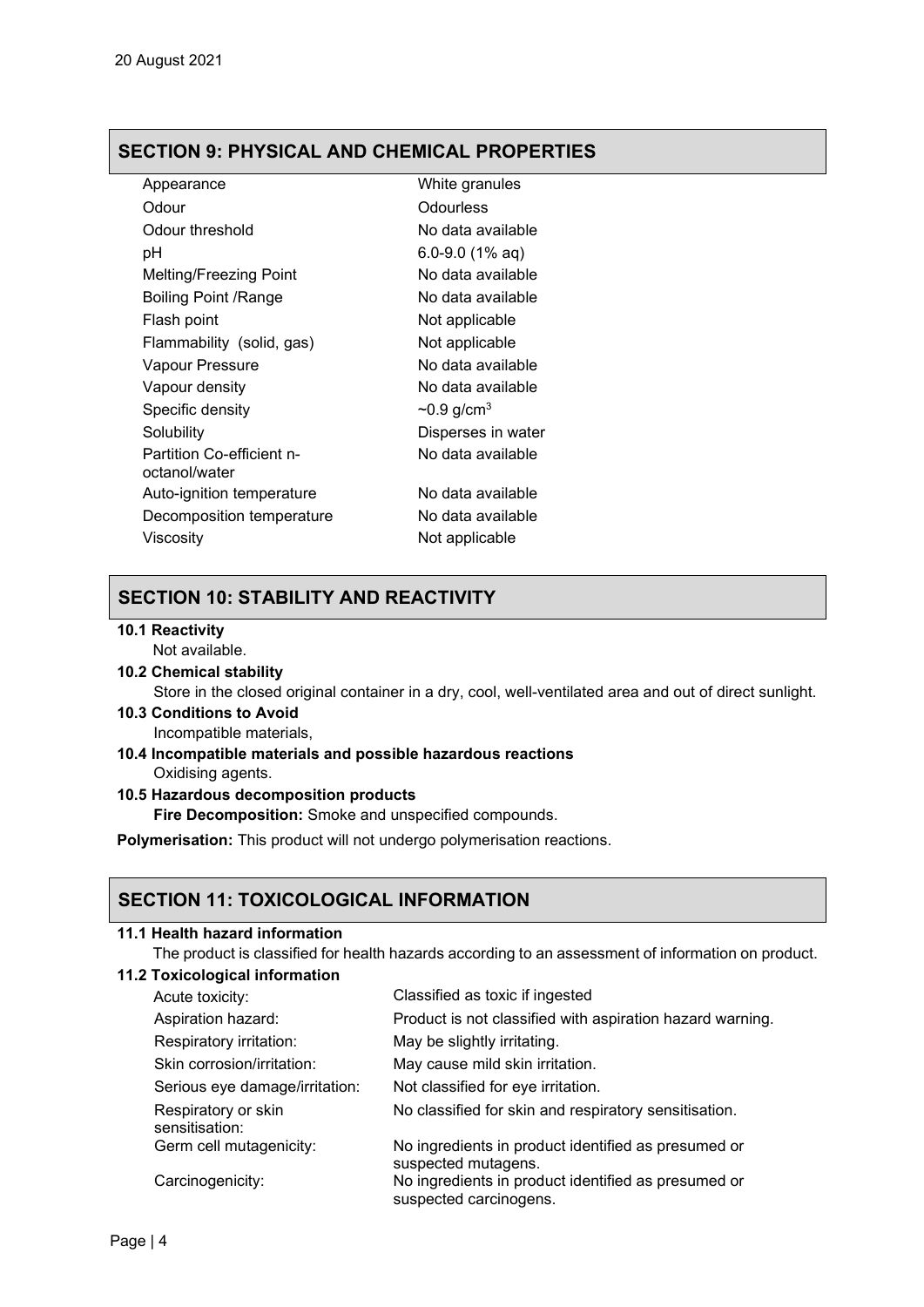Specific target organ toxicity – single/repeated exposure:

Reproductive toxicity: Not classified for reproductive/developmental effects.

May cause damage to organs or systems (affects metabolism and causes weight loss) through prolonged or repeated exposure.

Narcotic effects: None identifed.

### **11.3 Toxicological data:**

Atrazine Oral LD50 (rabbit) 720 mg/kg

## **SECTION 12: ECOLOGICAL INFORMATION**

### **12.1 Ecotoxicity**

This product is classified as being very toxic to aquatic life with long lasting effects, very toxic to the soil environment, and harmful to terrestrial vertebrates.

### **12.2 Environmental Fate**

**Persistence and Biodegradability:**  DT $50$  is  $>$  30 davs. **Bioaccumulation:** Not expected to bioaccumulate. **Soil mobility:** No information. **Other adverse effects:** No information. **Ecotoxicity data:** Atrazine Fish: *Cyprinodon variegatus* (Sheepshead minnow) LC*5*<sup>0</sup> (96 h) 1.21 - 2.80 mg/L Alga: *Scenedesmus subspicatus* EC50 (96 h) 0.14 – 0.27 mg/L

# Crustacea: *Penaeus aztecus* (Brown shrimp) LC50 (48 h) 1.0 mg/L

# **SECTION 13: DISPOSAL CONSIDERATIONS**

### **13.1 Product Disposal**

Use the product for its intended purpose according to label. Otherwise dispose of unused product to waste management facility for pesticides or to landfill.

### **13.2 Container Disposal**

Do not use packaging for storage of other products. Triple rinse container and add residue to mixture. If circumstances, especially wind direction, permit the empty containers may be burned, otherwise bury in a suitable land fill.

### **SECTION 14: TRANSPORT INFORMAITON**

### **Road and Rail Transport:**

Classified as Dangerous Good Class 9 according to NZS5433 Transport of Dangerous Goods on Land

### **Marine Transport (IMO/IMDG):**

Classified as Dangerous Good Class 9 by the criteria of the International Maritime Dangerous Goods Code (IMDG Code) for transport by sea.

### **Air Transport (ICAO/IATA):**

Classified as Dangerous Good Class 9 by the criteria of the International Air Transport Association (IATA) Dangerous Goods Regulation for transport by air.

| <b>UN Number:</b>               | 3077                                                                         |
|---------------------------------|------------------------------------------------------------------------------|
| <b>UN Proper Shipping Name:</b> | ENVIRONMENTALLY HAZARDOUS SUBSTANCE, SOLID,<br>N.O.S (CONTAINS ATRAZINE 90%) |
| Transport hazard class(es)      | 9                                                                            |
| <b>Packing Group:</b>           | Ш                                                                            |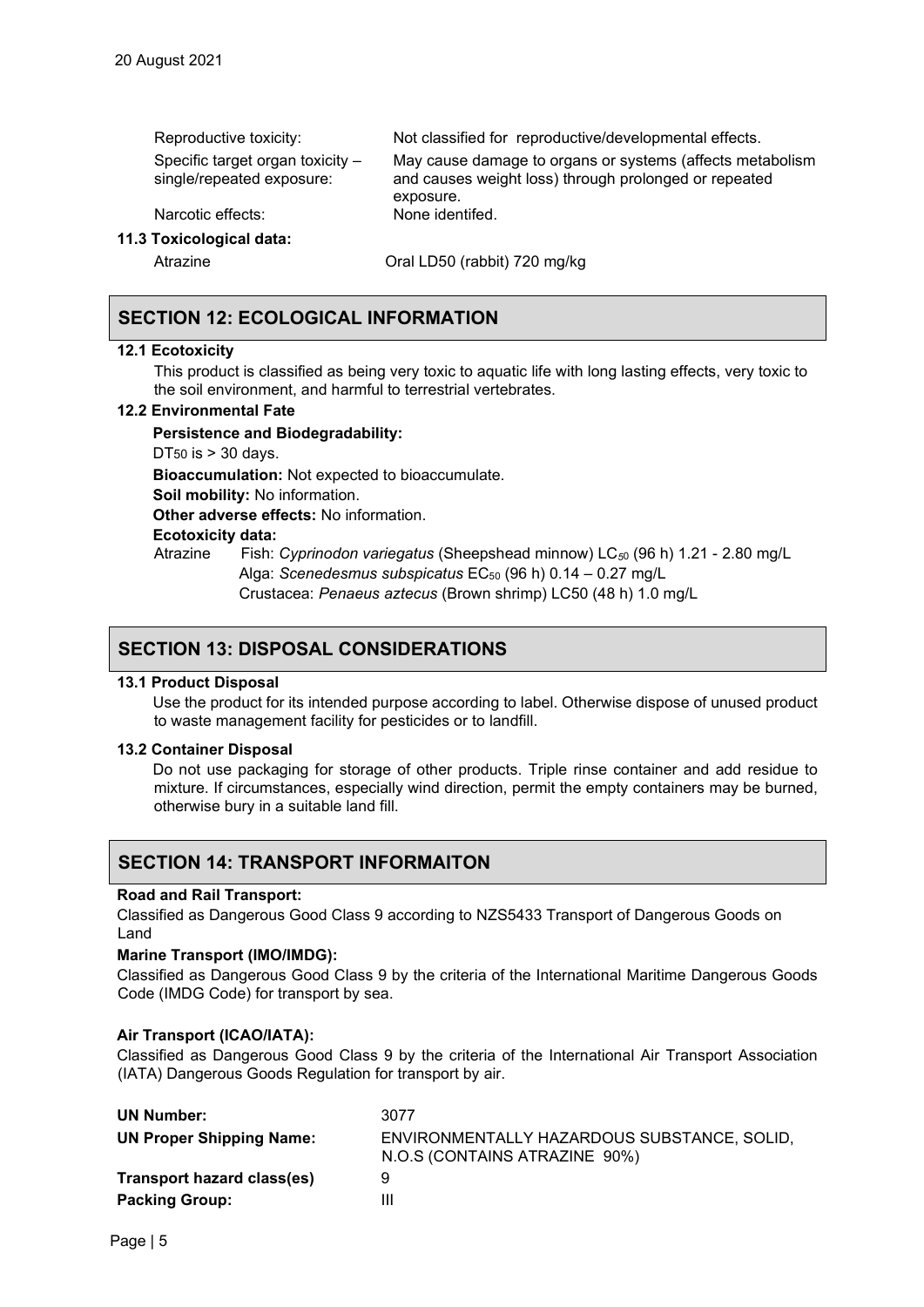**Special Precautions for User**: **IMDG Marine pollutant:** Yes **Transport in Bulk:** Not available **HAZCHEM** 2Z

### **SECTION 15: REGULATORY INFORMATION**

| 15.1 HSNO Act 1996                                     |                                                                                                                                                                                                                                                                                                                                                                                                                                                                                                                                                                                                                                                                                               |                 |
|--------------------------------------------------------|-----------------------------------------------------------------------------------------------------------------------------------------------------------------------------------------------------------------------------------------------------------------------------------------------------------------------------------------------------------------------------------------------------------------------------------------------------------------------------------------------------------------------------------------------------------------------------------------------------------------------------------------------------------------------------------------------|-----------------|
| Hazardous substance according to Hazardous Regulations |                                                                                                                                                                                                                                                                                                                                                                                                                                                                                                                                                                                                                                                                                               |                 |
| Approved substance number:                             | HSR000465                                                                                                                                                                                                                                                                                                                                                                                                                                                                                                                                                                                                                                                                                     |                 |
| <b>Hazardous classifications:</b>                      | Acute oral toxicity Category 4, Specific target organ toxicity<br>(repeated exposure) Category 2, Hazardous to soil organisms,<br>Hazardous to terrestrial vertebrates, Hazardous to the aquatic<br>environment acute Category 1, Hazardous to the aquatic<br>environment chronic Category 1.                                                                                                                                                                                                                                                                                                                                                                                                 |                 |
| <b>Controls:</b>                                       | refer to HS Notices (www.epa.govt.nz) and HSW HS<br>Regulations (www.worksafe.govt.nz)                                                                                                                                                                                                                                                                                                                                                                                                                                                                                                                                                                                                        |                 |
|                                                        | Label statement requirement - Do not apply directly<br>into or onto water.<br>Label statement requirement - Take all reasonable<br>$\bullet$<br>steps to ensure that the substance does not cause<br>nay significant adverse effects to the environment<br>beyond the application area.<br>If 3 kg or more is applied within a 24 hour period in a<br>$\bullet$<br>place where the substance is likely to enter air or<br>water and leave the application area, ensure a written<br>record is kept for each application.<br>A suitably qualified person is required for mixing,<br>$\bullet$<br>loading and application when being used as an<br>agricultural chemical.<br>Safety Data Sheet: | Any<br>quantity |
|                                                        | Restricted to workplace only:                                                                                                                                                                                                                                                                                                                                                                                                                                                                                                                                                                                                                                                                 | No              |
|                                                        | Quantity that requires management in<br>accordance with HSW HS Regulations:                                                                                                                                                                                                                                                                                                                                                                                                                                                                                                                                                                                                                   | 1000 kg         |
|                                                        | Quantity for secondary containment and<br>emergency response plan:                                                                                                                                                                                                                                                                                                                                                                                                                                                                                                                                                                                                                            | 100 kg          |
|                                                        | Quantity for signage:                                                                                                                                                                                                                                                                                                                                                                                                                                                                                                                                                                                                                                                                         | 100 kg          |

### **15.2 ACVM Act 1997**

**Registration number:** P8596

Refer to [www.foodsafety.govt.nz](http://www.foodsafety.govt.nz/) for registration conditions.

### **SECTION 16: OTHER INFORMATION**

| 16.1 Date of preparation or last revision of SDS |                                                                          |
|--------------------------------------------------|--------------------------------------------------------------------------|
| <b>SDS issued</b>                                | 20 August 2021                                                           |
| <b>SDS</b> supersedes                            | July 2017                                                                |
| <b>Reason issued</b>                             | Update SDS format, hazardous classifications and product<br>information. |

### **16.2 ABREVIATIONS**

| <b>ADI</b>        | Acceptable Daily Intakes                               |
|-------------------|--------------------------------------------------------|
| <b>CAS number</b> | <b>Chemical Abstracts Service Registry Number</b>      |
| <b>CCID</b>       | <b>Chemical Classification Identification Database</b> |